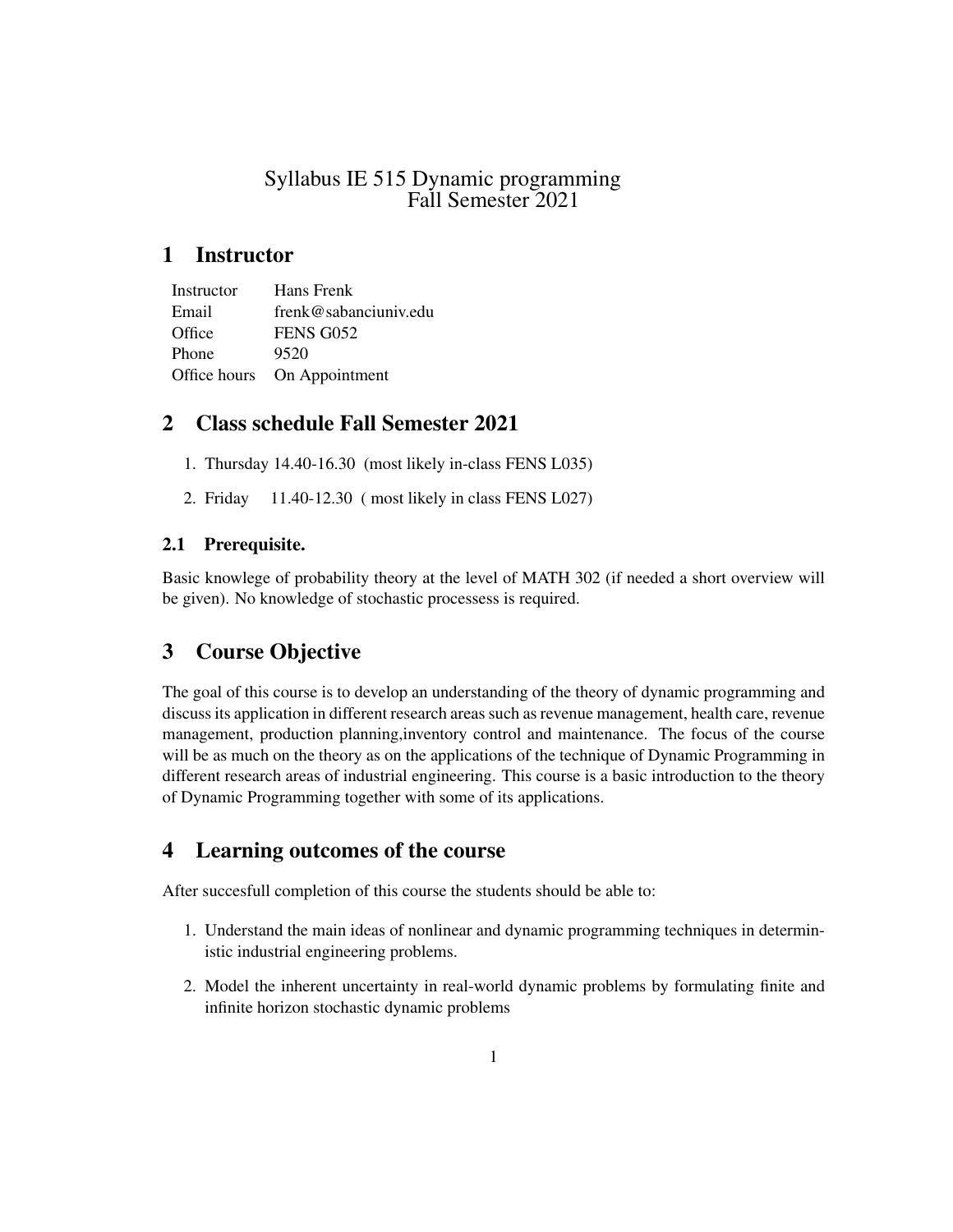- 3. Apply backward induction,value iteration and policy iteration to solve finite and infinite horizon problems and formulate dynamic programs as linear programs
- 4. Know the different applications of dynamic programming in different fields of application such as inventory control, pricing, production and revenue management.

#### 4.1 Class Material and References.

- 1. Course notes will be made available on SUcourse
- 2. Papers: to be handed out.
- 3. Text books
	- Ross, Sheldom M. Applied Probability Models with Optimization Applications, Dover books, 1992.
	- Ross, Sheldom M. Introduction to Stochastic Dynamic programming, Academic Press, 1983.
	- Talluri, Kalyan and Van Ryzin, Garrett, The Theory and Practice of Revenue Management, Springer İnternational Series in Operations Research and Management Science, 2004
	- Puterman, Martin L., Markov Decision Processes, Wiley, 2008.

## 5 Course Outline.

Sometimes reading assignments will be given to read certain papers and/or parts of the books listed above. The topics are:

- 1. Introduction to main ideas in nonlinear programming and the role of dynamic programming in nonlinear optimization. (syllabus)
- 2. Markov decision processess in finite and infinite horizon problems and applications of these processes in different areas like revenue management, production planning, pricing and inventory control
- 3. Markov policies and algorithms to solve Markov decision problems ( backward induction, value iteration, policy iteration)
- 4. Overview of material at the end of the course.